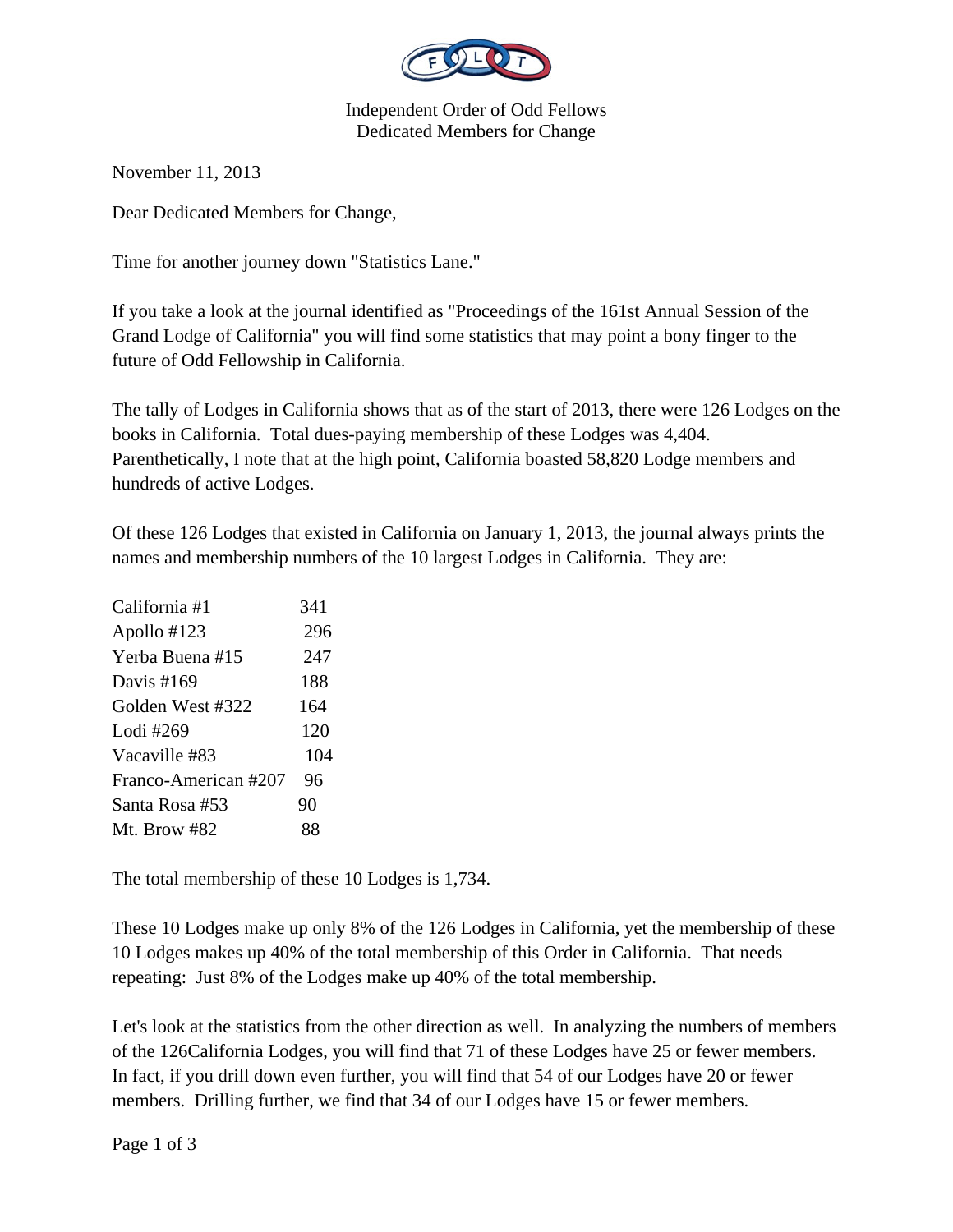

Independent Order of Odd Fellows Dedicated Members for Change

So, 56% of the 126 Lodges in California - more than half - have 25 or fewer members listed on their books. And 42% of our California Lodges have 20 or fewer members. Finally, 27% more than a quarter - of our Lodges have 15 or fewer members.

These statistics show ominous trends for our Order in this State.

First, the statistics show that, increasingly, the Order in California is devolving to fewer and fewer Lodges. If the trend continues, it is clear that within a decade, this Order will have (at best) only half the Lodges that it currently has. The trend will be toward fewer, larger Lodges.

Second, the statistics show an increasingly troubled Order as Lodges shrink through withdrawal, attrition, and death of members. Smaller and smaller Lodges present their own challenges as Lodge leadership diminishes to only one or two people, and the normal financial checks and balances start to disappear. Significantly, we all know that membership on the books does not translate into active membership in a Lodge. At best 50% of Lodge membership is "active." Accordingly, a Lodge with 15 or fewer members will almost certainly be a troubled Lodge. For example, a Lodge with 10 members probably means a Lodge with 5 active members. How does that Lodge get a quorum for meetings? How does that Lodge fill officer positions?

Can this Order take a different path? Of course it can. But the only way to change the trajectory of the Order is for Lodges - particularly the ones with 25 members or less - to increase their membership every year.

Will Lodges do so? I am not convinced that this will happen. It appears to me that through complacency many of our Lodges are "satisfied" or resigned to the status quo. To me, this is the height of selfishness. These Lodges want to keep their small world to themselves. They are comfortable the way things are during the lives of their current members. But they ignore the next generation and the future existence of their Lodge.

Why do I say this? Let me give you one example of Lodge complacency.

Recently, the Grand Lodge - through the Membership Committee and the leadership of Peter Sellars - developed a special grant program whereby Lodges could summit one or two page letters requesting a grant of up to \$1,000 for a membership development program. The applilcation was the height of simplicity. The membership development program chosen was completely up to the discretion (and imagination) of the Lodge. Every single one of the submitted grant requests was approved. BUT, only 9 Lodges in California took advantage of this